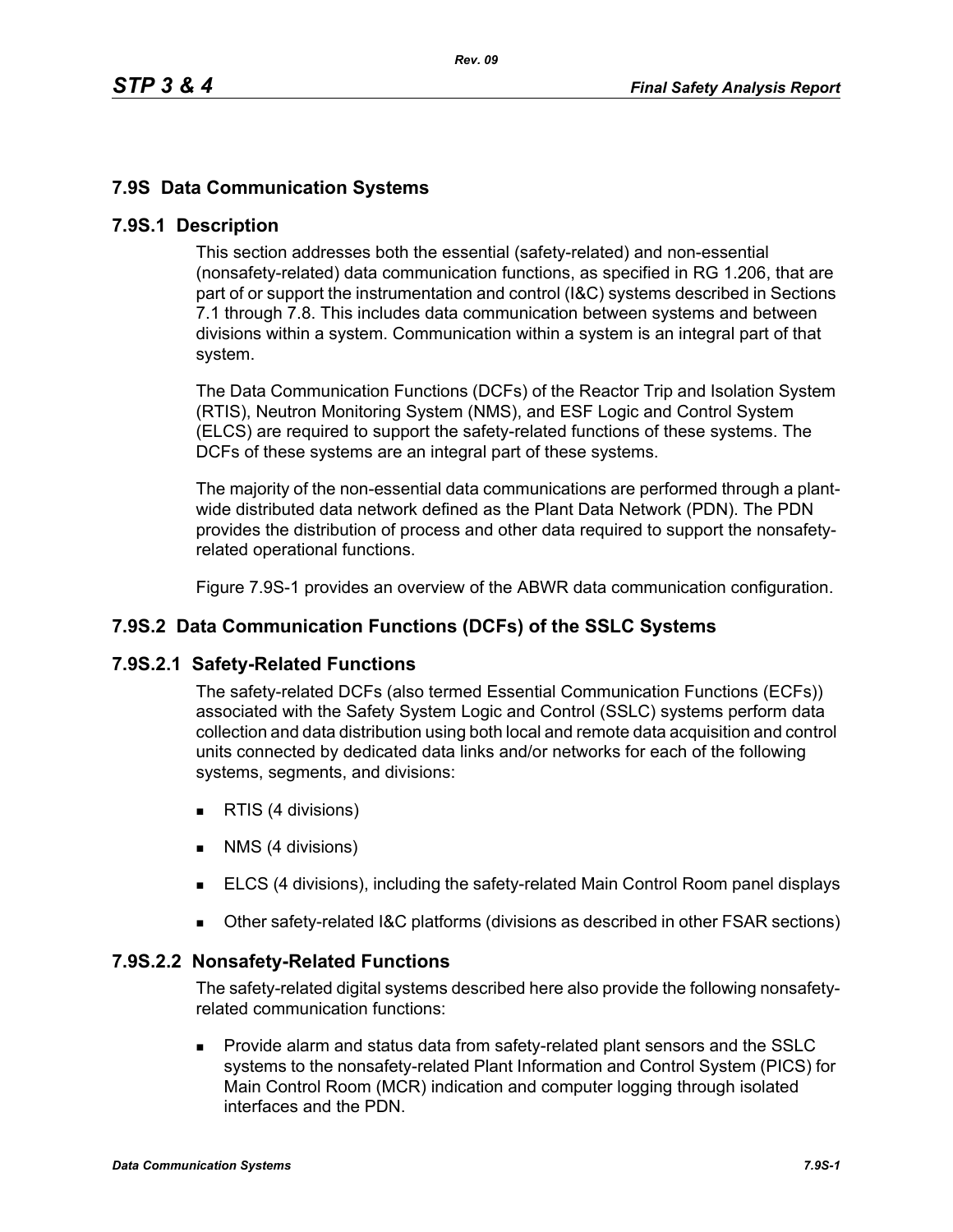*Rev. 09*

- **Provide selected safety-related plant process data to the nonsafety-related control** systems through isolated interfaces. The interconnection of Class 1E communication to non-Class 1E devices is done using fiber optic cable. The fiber optic cable provides the necessary electrical isolation. Communication to nonsafety-related systems are controlled by the safety device to assure no communication task will interfere with the safety system performing intended functions.
- **Provide for the transfer of the NMS calibration data from the nonsafety-related PCF** to the NMS. Plant personnel action to manually accept the data transfer to the operational safety side is required for such data to be accepted.

### **7.9S.2.3 Communication Within a Division**

The safety-related data communication is based on serial, point-to-point data transmission. The transmission is purely unidirectional without acknowledgment from the other side. The transmitting and receiving devices are optically isolated from each other. The integrity of the links and the data transmitted is monitored by the receiver. The data transmission cycle time is fixed and the communication is deterministic. Self diagnostics are used to monitor the proper operation of data links.

Use of a system or segment data communication function to communicate command and control signals to final actuators varies by each system or segment. ELCS provides control signals to remote input/output devices through its data communication links. RTIS inputs and control outputs are directly connected to field devices. NMS provides no control signals to final actuators, but does provide direct connected trip data to RTIS .

Safety-related data communication is used by RTIS and NMS to transmit safety related display information to the ELCS.

The ELCS utilizes a deterministic network within each division to support main control room safety related displays and maintenance and test functions.

### **7.9S.2.4 Communication Between Divisions**

For RTIS and ELCS, limited communication between divisions is necessary. For example, individual divisional input trip determinations must be shared between divisions in order to support two-out-of-four voting for divisional trip outputs. To support this, there are a limited set of dedicated data communication links from each division to each of the other divisions. The links provide a qualified and isolated, point-to-point, single direction communication path between divisions so as to preserve divisional independence.

The NMS does not rely on data communication between divisions.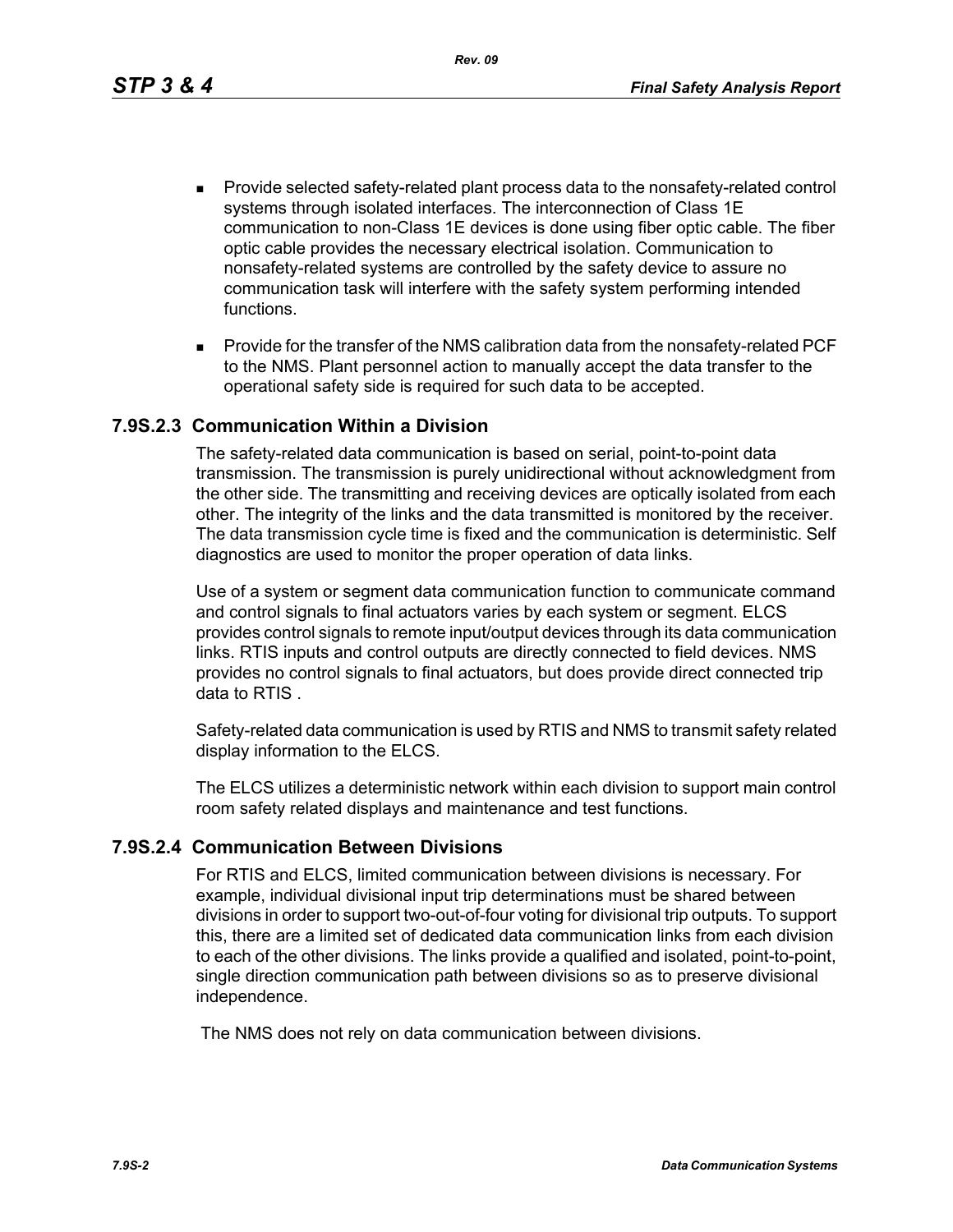# **7.9S.2.5 Design-Basis Information**

The safety-related DCFs (also termed ECFs) have the following safety design basis:

- Provide for the transmittal of data between input/output (I/O) devices, (locally and remotely) and controllers. This allows process information, equipment status information, and operator input to be made available to controllers for the processing of safety-related control functions, and making the controller output information available to I/O devices for distribution to final actuators and operator interfaces.
- **Provide for the transmittal of data between divisions or from safety-related systems** to nonsafety-related systems through qualified isolation devices such as fiber optic communication.
- **Provide data communication that is predictable and verifiable (deterministic) and** that does not compromise the functionality of either the transmitting or receiving system.

## **7.9S.2.5.1 Quality of Components and Modules**

Applicable quality assurance provisions of 10 CFR 50 Appendix B, IEEE-603 and IEEE-7-4.3.2 are applied to the SSLC systems, of which the ECFs are integral parts.

## **7.9S.2.5.2 Software Quality**

Development of software for the safety system functions within the SSLC systems, including their ECFs, conforms to the guidance of IEEE 7-4.3.2 and Branch Technical Position BTP- HICB-14 as discussed in Appendix 7B to this chapter.

## **7.9S.2.5.3 Protocol Support of Performance Requirements**

The real-time performance of SSLC systems, including their ECFs, in meeting the requirements for safety system trip and initiation response conforms to BTP-HICB-21. Each communication interface operates independently and asynchronously with respect to other communication interfaces. Maximum time delay from input to output is deterministic, based on the control logic and communication design. Data rates (bandwidth) are constant as the communication modules provide the same data elements to each destination at the prescribed frequency. Timing signals are not exchanged between divisions of independent equipment or between controllers within a division. Timing requirements of IEEE-603 are also met.

### **7.9S.2.5.4 Reliability**

The simplicity of the communication design, combined with self diagnostics make the ECFs of the SSLC highly reliable. The two-out-of-four logic prevents any single error from causing or preventing an actuation of functions.

Errors are detected by self-diagnostic tests (i.e. checksum, parity check, or reception of a keep-alive signal). Should data not be available, the logic takes predetermined action based on the specific data involved.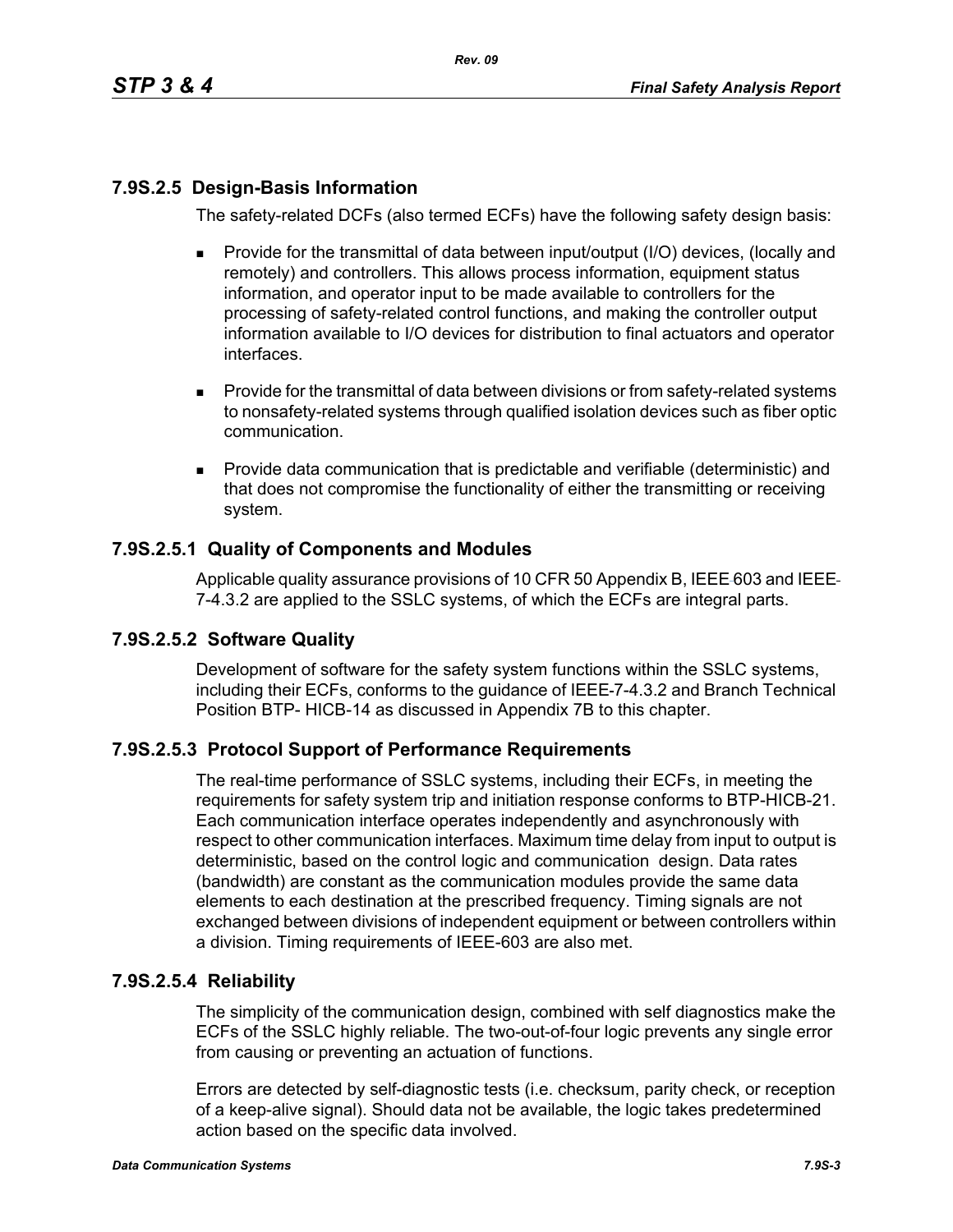# **7.9S.2.5.5 External Access Control**

There are no unprotected electronic paths by which unauthorized personnel can change plant software or display erroneous status information to the operators. Interfaces external to the plant are through security protected interfaces that allow communication between the nonsafety PDN to the offsite Emergency Operations Facility (EOF). Although the EOF Workstation contains login protection (passwords or other protective measures), the data access control resides in the site security protected interfaces and data servers.

The SSLC ECFs are additionally protected by isolated interfaces to the nonsafety PDN that only allow one-way data transfer from the safety to nonsafety network. The SSLC networks have no direct external electronic paths.

### **7.9S.2.5.6 Single Failure Criterion**

The ECFs of the SSLC systems satisfy the requirements of the single-failure criterion through conformance to IEEE-603, IEEE-379 and Regulatory Guide 1.53. Communication between divisions preserves divisional independence such that a failure in one division does not affect other divisions.

### **7.9S.2.5.7 Independence**

The ECFs of the SSLC systems satisfy the requirements for independence through conformance to Clauses 4.6 and 4.7 of IEEE-279, IEEE-384, IEEE-603, and Regulatory Guide 1.75. Divisions are physically separated and electrically isolated from each other. Divisions have separate power sources. Transmission of logic signals between divisions is through qualified isolation devices.

NMS can receive calibration data from nonsafety-related maintenance support systems. On a divisional level, a division must be manually placed in inop and manually verified and accepted before such data is allowed in the portion of the device performing the safety function. Only limited data in a strict format will be accepted by the safety device.

To meet the requirements of IEEE-384 and Regulatory Guide 1.75, the protective covering of the fiber optic-based cables are flame retardant. The cables are passed through physical, safety class barriers, where necessary, for separation of Class 1E circuits and equipment from other Class 1E equipment or from non-Class 1E equipment. The ECF equipment is kept physically separate to minimize the effects of design basis events. During operations, the functionality of the ECFs of SSLC, NMS and RTIS is independent of nonsafety systems.

### **7.9S.2.5.8 Protection System Failure Modes**

The RTIS and NMS systems are designed to fail into a safe state upon loss of communications. ELCS fails as-is during communication failure, that is, system controllers continue to operate based on the last command.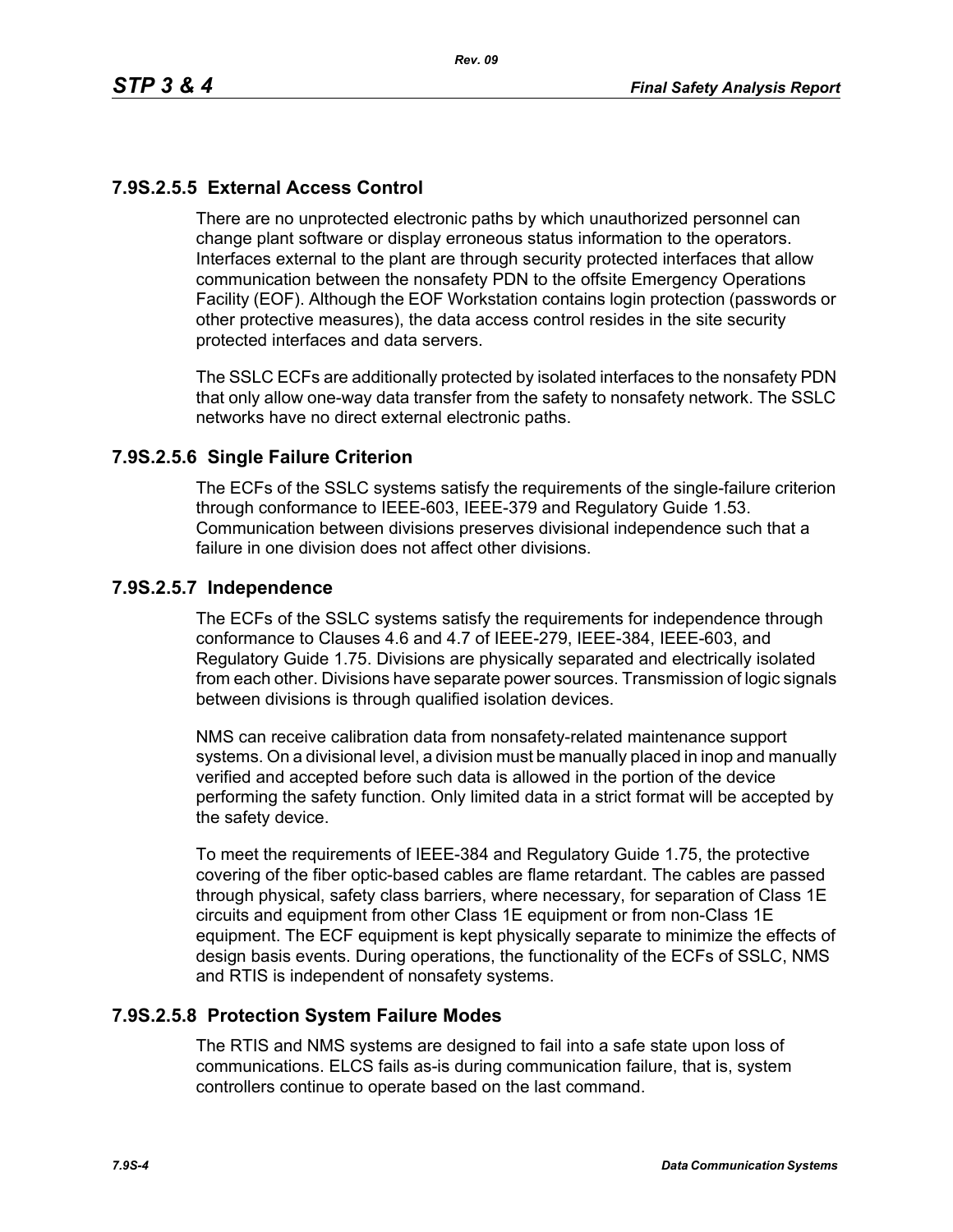## **7.9S.2.5.9 Testing and Surveillance**

The safety-related DCFs (ECFs) are integral functions of the SSLC systems. SSLC testing features and surveillances encompass those related to the ECFs. SSLC testing and surveillance is covered in 7.1.2.1.6.

### **7.9S.2.5.10 Bypass and Inoperable Status Indications**

The safety-related DCFs (ECFs) are integral functions of the SSLC systems. SSLC bypass and inoperable status indications encompass those related to the ECFs that provide information for compliance with RG 1.47.

### **7.9S.2.5.11 Isolation Protection**

Fiber optic-based isolation devices are expected to have less difficulty than previous isolation devices in complying with all qualification requirements due to their small size, low mass, and simple electronic interfaces. The basic materials and components, except for the fiber optic cable itself, are the same as those used in existing, qualified isolation devices. A major advantage of fiber optics is that signals can be transmitted long distances and around curves through the isolating medium; thus, the physical, safety-class barrier required for separation of Class 1E devices may be provided by just the cable length if the protective covering and any fill materials of the cable are made properly flame-retardant. For short distances, the fiber optic cable can be fed through a standard safety class structure.

### **7.9S.2.5.12 Diversity and Defense-in-Depth**

Diversity and defense-in-depth is covered in Appendix 7C. FMEA is discussed in Appendix 15B.

### **7.9S.2.5.13 Seismic Hazards**

All of the equipment implementing the ECFs of the SSLC is located in Seismic Category I structures and meets RG 1.100 and IEEE 344.

Fiber optic isolation devices are expected to have less difficulty than previous isolation devices in complying with all qualification requirements due to their small size, low mass, and simple electronic interfaces. The basic materials and components, except for the fiber optic cable itself, are the same as those used in existing, qualified isolation devices.

### **7.9S.2.6 Analysis**

#### **7.9S.2.6.1 General Requirements Conformance**

The ELCS, RTIS and NMS each have safety-related data communication functions for data collection and data distribution. Each system provides four independent communication functions to serve the four divisions of plant protection and safety systems and safety- related display systems. These communication functions are classified as safety-related since they are considered integral parts of the safetyrelated systems that they serve.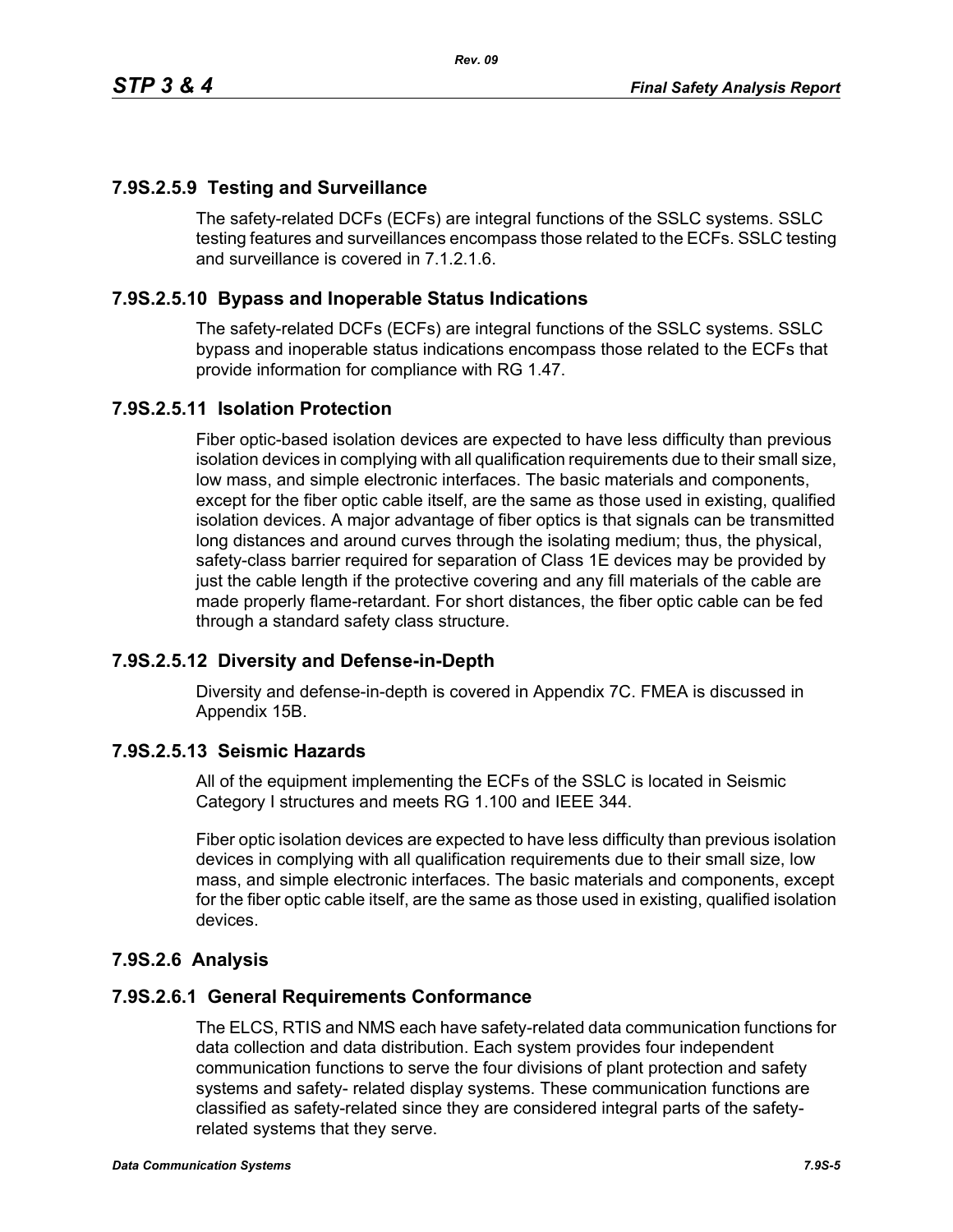### **7.9S.2.6.2 Specific Regulatory Requirements Conformance**

The safety-related DCFs are integral functions of the SSLC systems. Conformance to specific regulatory requirements related to the safety-related DCFs is addressed in the sections related to the SSLC systems.

### **7.9S.3 Plant Data Network (PDN)**

### **7.9S.3.1 Plant Data Network (PDN) Functions**

The Non-Essential Communication Functions (NECFs) support the data communications for non-safety-related plant functions. The NECFs are implemented through the use of a distributed Plant Data Network (PDN). The PDN provides a plant wide, highly reliable, high speed data communication network for plant control, monitoring, and other related operational needs.

The PDN is nonsafety-related and supports the collection and distribution of data for multiple systems using a layered network design. A control layer is designated for systems and information that directly impact plant operation. The PDN has other communication layers that support other selected nonsafety-related functions.

The control network supports data communication between:

- **Process I/O units, controllers, engineering workstations**
- Network monitoring, historical data storage units, control building workstations
- **Main control room panel displays and workstations that support the operator** interfaces
- **Printers**
- Network gateways that support the one-way acquisition of data from the safety systems for plant data historian recording and for use on nonsafety displays.

The PDN supports data communication to workstations for the Technical Support Center (TSC), the Emergency Operations Facility (EOF) and other external data users (e.g., engineering offices). External connectivity is limited and only provided from the network through a security protected interface.

The PDN is designed around a fully redundant, fiber-optic based backbone. The backbone is defined as the cabling between the core switches and between the core and zone switches. The PDN provides sufficient throughput capacity to support all of the data communication needs including the PICS needs to acquire, process and store data at the required scan and processing rates from available data sources, as well as support displays.

### **7.9S.3.1.1 PDN System Interfaces**

The PDN interfaces with the controllers, gateways, communication interface modules, engineering workstations, main control panel workstations and printers through zone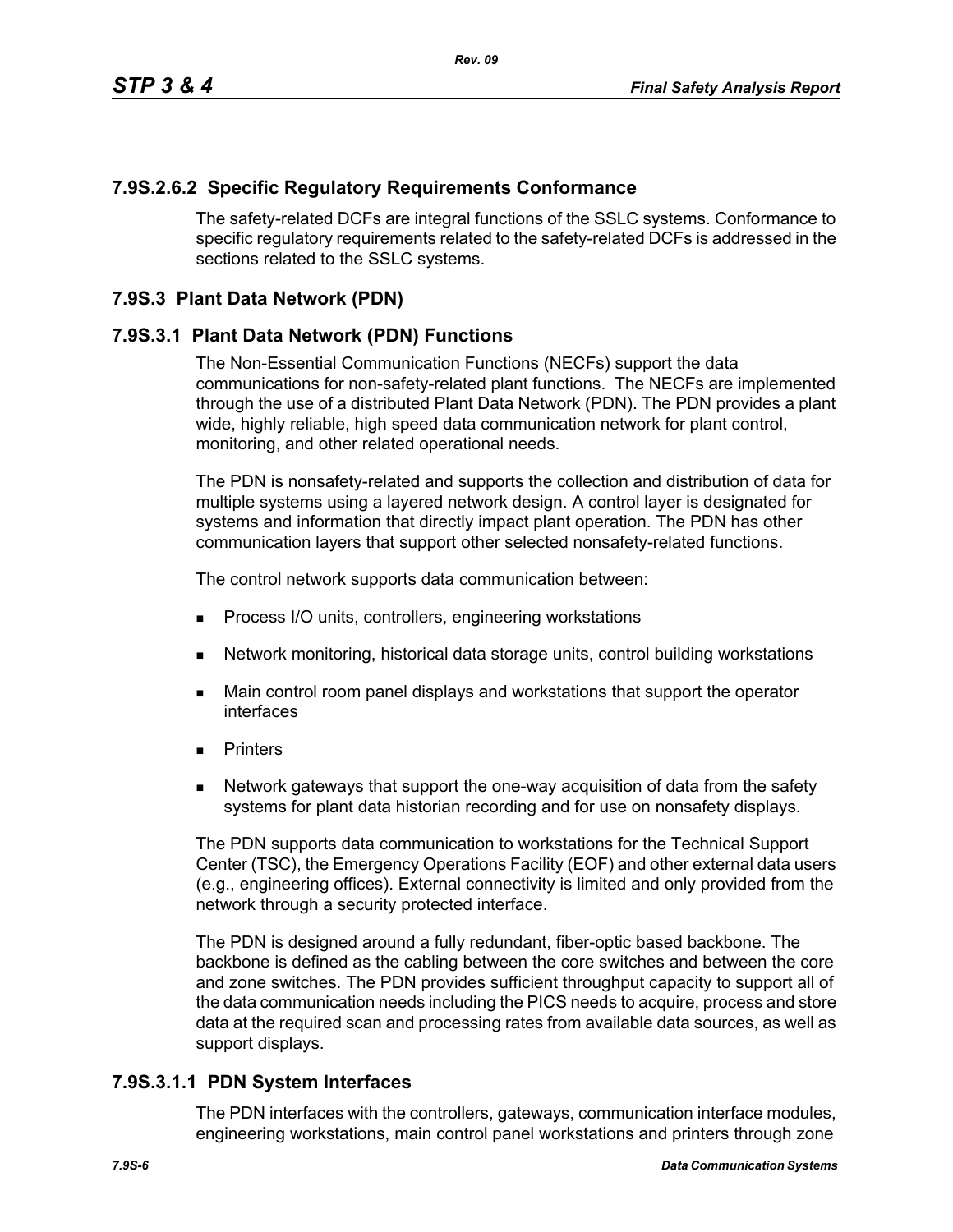*Rev. 09*

switches. The PDN also interfaces with the ELCS and RTIS through isolated interfaces that only allow one-way data transfer from the ELCS and RTIS to the PDN. The isolation method is through the use of fiber optic-based communication that does not have the capability of receiving communications from the transmitting source. Interface to the NMS is explained in 7.9S.2.2.

The PDN also interfaces with the TSC and EOF through a security protected interface, for example a firewall.

## **7.9S.3.1.2 PDN Classification**

The PDN is classified as nonsafety-related. The PDN is essential to power generation through its data communication support of operation and the power generation systems control and monitoring functions performed by other equipment.

## **7.9S.3.1.3 PDN Power Sources**

Two separate Non-Class 1E feeds from the Non-Class 1E 120 Vital AC (VAC) or 125 VDC systems power the PDN. This redundancy allows the PDN to operate such that any single failure in the system power supplies will not cause the loss of data communications to the interfacing systems or equipment.

The power sources automatically switch over upon failure of one power source or power supply module.

### **7.9S.3.1.4 PDN Equipment**

PDN hardware includes core switches, zone switches, security devices, mounting cabinets, patch panels, fiber-optic cables and associated junction boxes and cable supports.

## **7.9S.3.1.5 PDN Testability**

Network monitoring is an integral part of the PDN and provides the capability to continuously monitor network operation and performance. Network monitoring workstations allows system management, test, and control of the PDN functions.

### **7.9S.3.1.6 PDN Environmental Considerations**

The PDN is designed to operate in the normal plant environment where it is located. Its support function serves power generation purposes only. It is not required for safety purposes and is not required to operate after a design basis accident.

## **7.9S.3.1.7 PDN Operational Considerations**

No operator actions are required since the system is capable of self-starting following power interruptions, or any other single failure, including any single switch failure. After repairs or replacements are performed, PDN equipment automatically re-initializes to normal status when power is restored.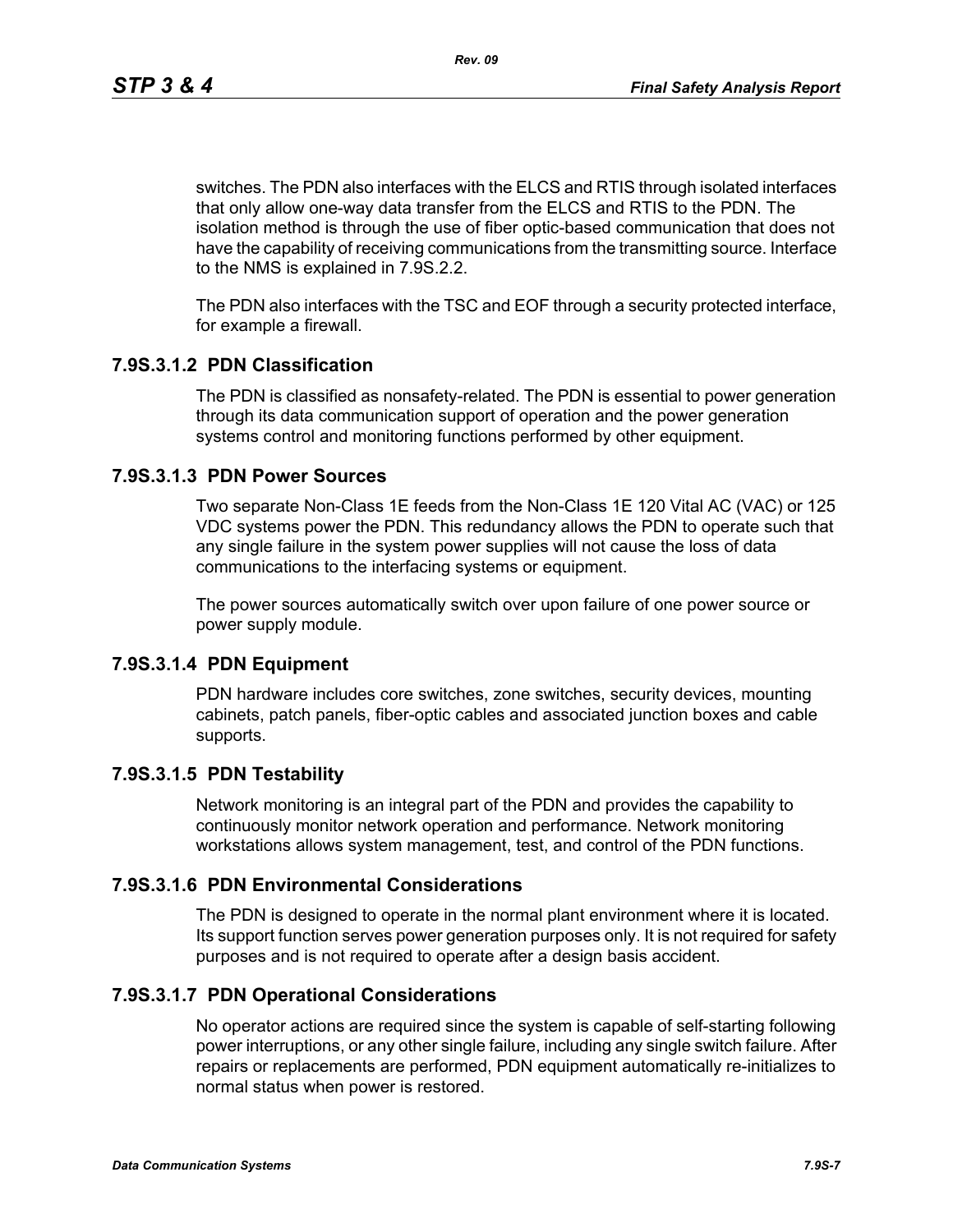# **7.9S.3.1.8 PDN Operator Information**

The self-test provisions of the PDN are desired to alert the operator to system anomalies via alarms. Problems are alarmed . The system is designed such that no control output or alarm is inadvertently activated during system initialization or shutdown.

# **7.9S.3.2 PDN Design Basis Information**

The PDN has no safety design basis.

### General Design Functions

The PDN provides a plant wide distributed data communication networks to support the plant control and monitoring (nonsafety-related) systems. The PDN includes the active electrical components and connectivity (such as switches and cabling), between the components defined by other plant systems. The PDN also includes the associated communication software required to support its function of providing plant-wide data for distributed control and monitoring.

The PDN is the means by which process data is distributed to the various nonsafetyrelated plant control and information systems requiring data and to the main control room for processing and display.

*(1)* System Interface

The PDN control network interfaces with nonsafety-related controllers, gateways, communication interface modules, engineering workstations, main control panel workstations, and printers through zone switches.

*(2)* Classification

The PDN, of itself, is neither a power generation system nor a protection system. It is a data communication network utilized for transmission of data for power generation (nonsafety-related) systems. It is classified as nonsafety-related.

*(3)* Power Sources

The PDN receives its power from two separate non-Class 1E distribution panels from the non-Class 1E 120 VAC UPS and 125 VDC. This redundancy allows the PDN to supply dual logic functions such that any single failure in the system power supplies will not cause the loss of the validated outputs to the interfacing actuators and to the monitors and displays.

*(4)* Equipment

The PDN hardware is comprised of fiber optic-based or direct connection cabling, switches, security devices and gateway devices. These interface with the PICS control devices and gateways.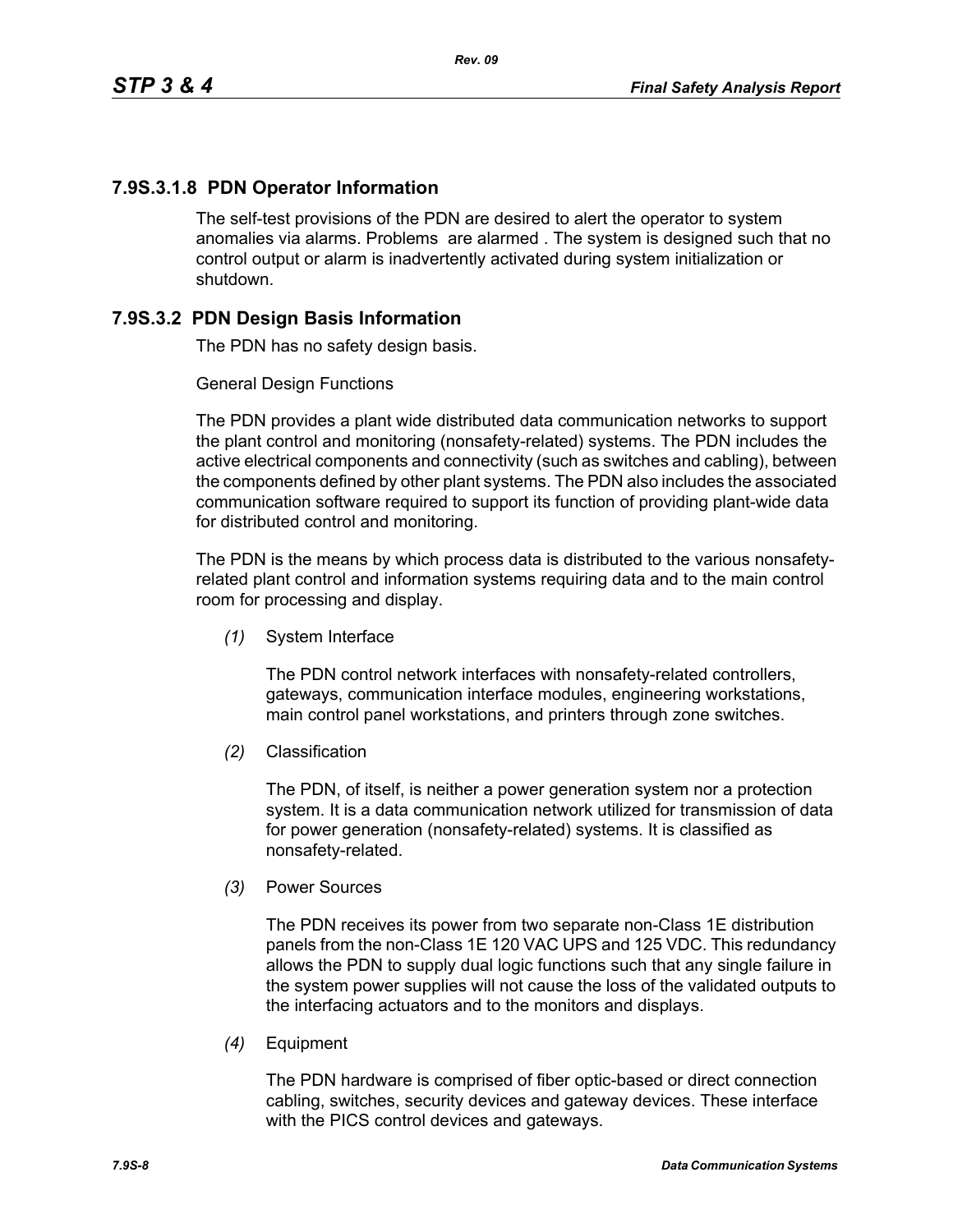*(5)* Diagnostics and Testability

The PDN contains built in, continuously running, self-diagnostic capabilities to sense and correct or block data and device errors. Faults or problems are logged and alarmed.

*(6)* Environmental Considerations

The PDN is not required for safety purposes, nor is it required to operate after the design basis accident. Its support function serves power generation purposes only and it is designed to operate in the normal plant environment.

*(7)* Operational Considerations

The PDN automatically initiates for both cold and warm starts. No operator actions are required in that the PDN is capable of self-starting following power interruptions, or any other single failure, including any single processor failure. After repairs or replacements are performed, the PDN automatically re-initializes to normal status when power is restored to any unit and automatically resets any alarms.

*(8)* Operator Information

The self-test provisions are designed to alert the operator to system anomalies via interfaces with the PICS. The circuitry is designed such that no communication is inadvertently activated during network initialization or shutdown. For such events, control outputs change to predetermined failsafe outputs.

The PDN has the following nonsafety-related design bases:

- Transmits data between controllers.
- Allows for process and equipment status information and operator input to be available to controllers for the processing of nonsafety-related control functions.
- **Provides for the receipt of data from the safety-related DCFs through isolated** interfaces to nonsafety-related workstations, controllers and historians for the purposes of display and alarm to operators, transient analysis and sequence-ofevents recording and nonsafety-related control functions.
- Provides for the transmission of data to interfaces with the Technical Support Center (TSC) and Emergency Operations Facility (EOF).

### **7.9S.3.3 Analysis**

#### **7.9S.3.3.1 General Requirements Conformance**

The PDN constitutes neither a power generation system nor a protection system, by itself. It is a support function utilized for the transmission of data for power generation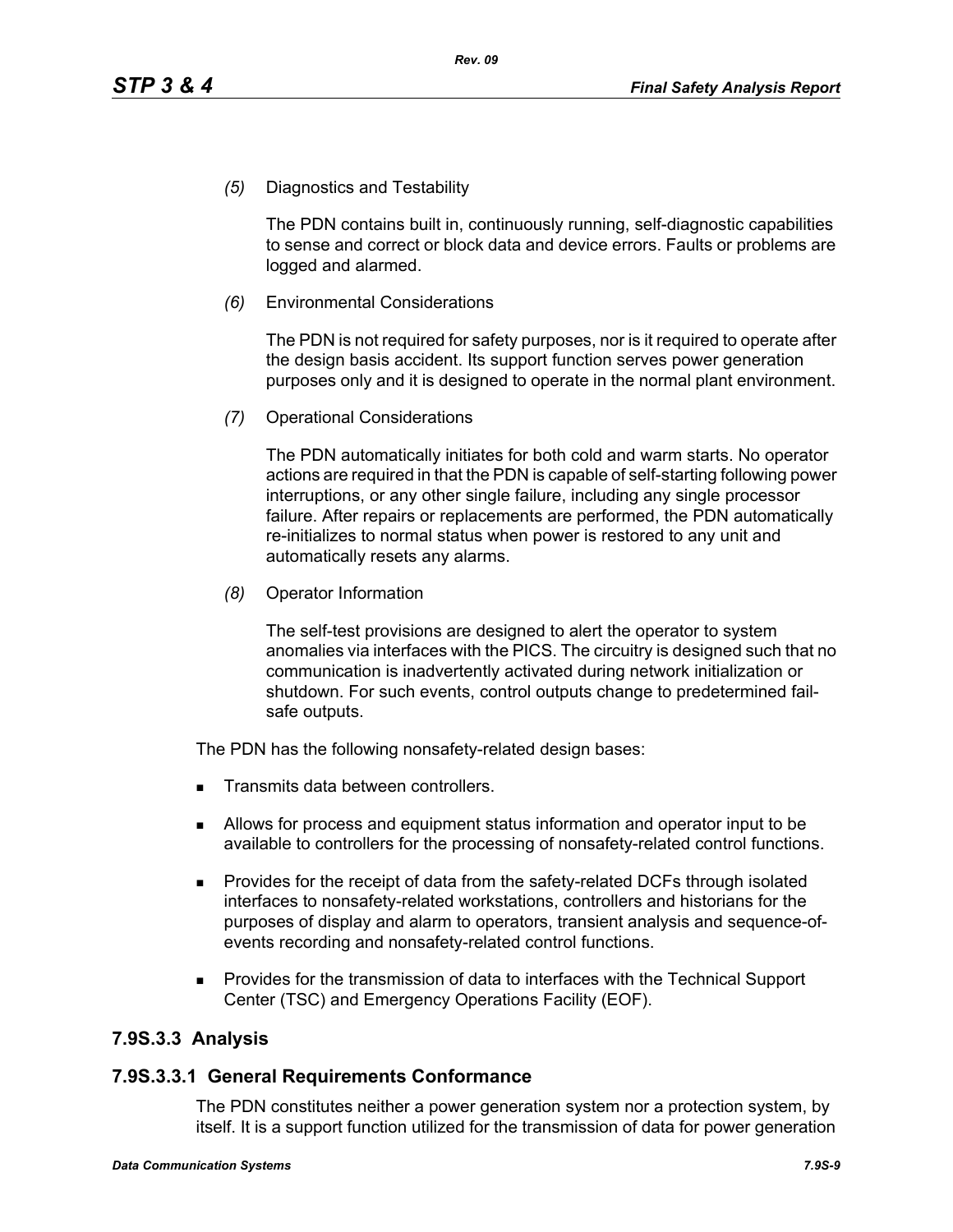(nonsafety-related) systems and their associated sensors, actuators and interconnections. The PDN equipment is classified as nonsafety-related and does not interface with any engineered safeguard or safety-related system except for the reception of isolated signals for alarm, display or nonsafety-related control purposes as discussed in Subsection 7.9S.2.2. The PDN supports power generation systems. As such, it meets the same functional requirements imposed on those systems. Although not required to meet the single-failure criterion, the PDN equipment is redundant and receives its power from redundant, highly reliable power sources such that no single failure will cause its basic function to fail.

The PDN equipment and software is also diverse from those implementing the safetyrelated DCFs of the SSLC systems (different hardware and/or software) to minimize the effect of common-mode failures as discussed in IEEE7-4.3.2.

### **7.9S.3.4 Specific Regulatory Requirements Conformance**

Table 7.1-2 identifies the nonsafety-related control systems and the associated codes and standards applied in accordance with Section 7.9 of the Standard Review Plan. It provides specific enhancement for control systems in their conformance with GDCs 13 and 19.